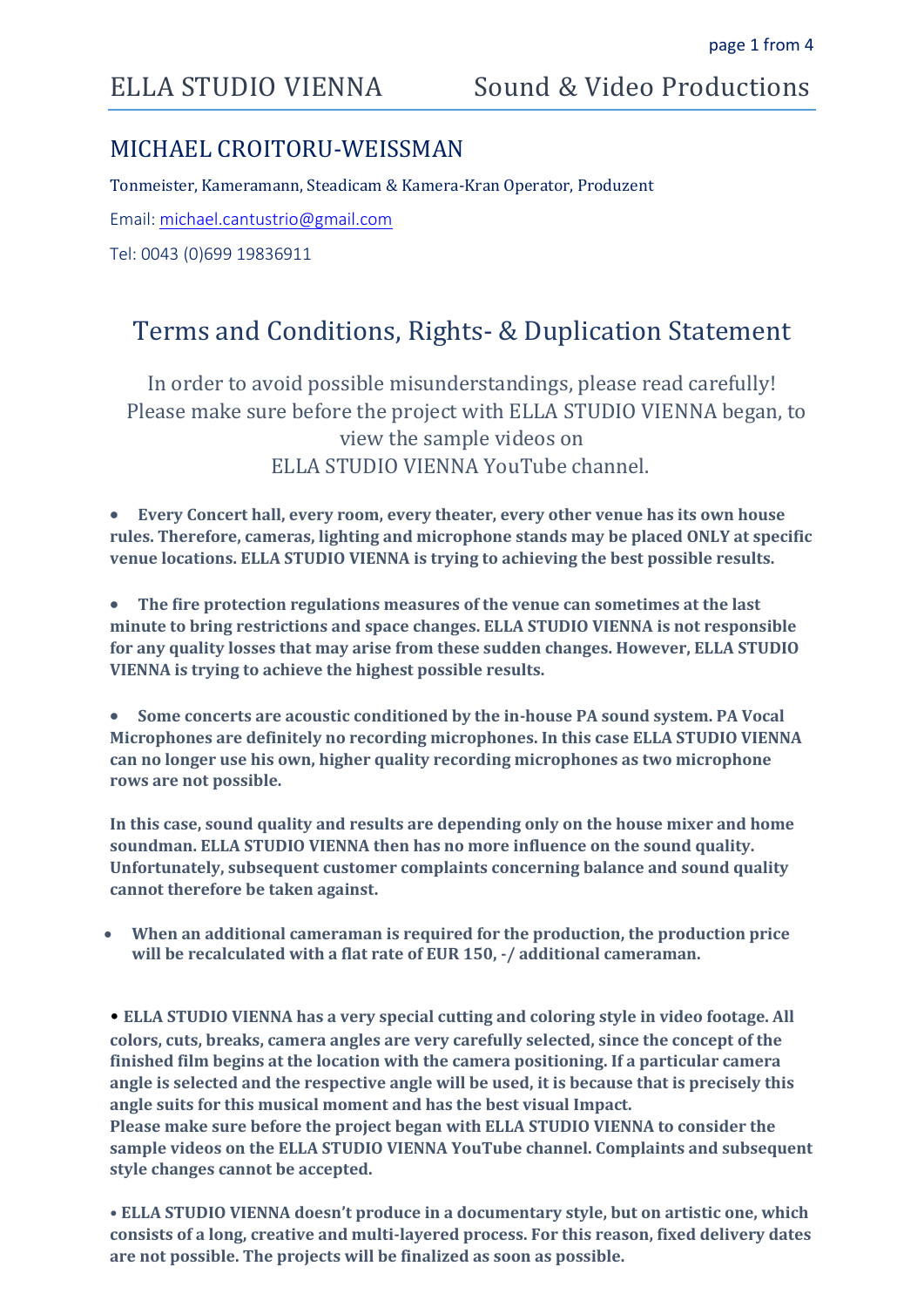• **Subsequent camera angle changes due to physical, superficial blemishes such as pimples, baldness, wrinkles etc. will be unfortunately not considered. These details and special requests should be addressed already at the production set.**

**Since ELLA STUDIO VIENNA is filming in full HD 1080p, and 4K, the customer should consider a professional HD makeup into consideration, when necessary. This is available on demand at the production set and will be payed directly tot he make-up artist.**

**Unfortunately, subsequent complaints for incorrect makeup and lack of appearance may not be taken against as the video material recording is already completed.**

 **So that the customer can review a project, the project must be presented to him in a finalized form. Even the smallest text or image change is connected with a renewed finalization. This is very time consuming. Therefore, more than two changes in the presented project will be calculated with no exceptions at a flat rate of EURO 35,- per hour .**

 **The package prices are based on very generous assessed studio editing times. However, the overtime for mixing and finalizing, which have been caused by the carelessness of the customer during the project appraisal, will be recalculated with EUR 35, - / hour.** 

 **A sound & video production day is connected with a lot of effort and high transport expenses. Therefore, one third of the agreed production price must be paid at the production day.**

# Rights- & Duplication Statement

- **WARNING! The price offer DOESN'T includes the rights on the recorded / filmed material, but only the initial production and recording.**
- **The customer may use the recorded ELLA STUDIO VIENNA audio & video material for private use only and advertising purposes (eg. website, social platform, YouTube®, etc.). This is known in the industry as "material with limited user rights."**
- **Any other use for broader advertising purposes, rework, remix, recompilation etc. is permited only after a using tax and only with written permission allowed by ELLA STUDIO VIENNA.**
- **Since the copyrights belongs equally the artist and ELLA STUDIO VIENNA, the audio and video material may be not used without obtaining a permission from the other parties.**
- **Use, distribution, uploading or sending audio and video material that was edited by ELLA STUDIO VIENNA, total or parts of it, are strictly prohibited. It must be supplied with written permission by ELLA STUDIO VIENNA and is chargeable.**